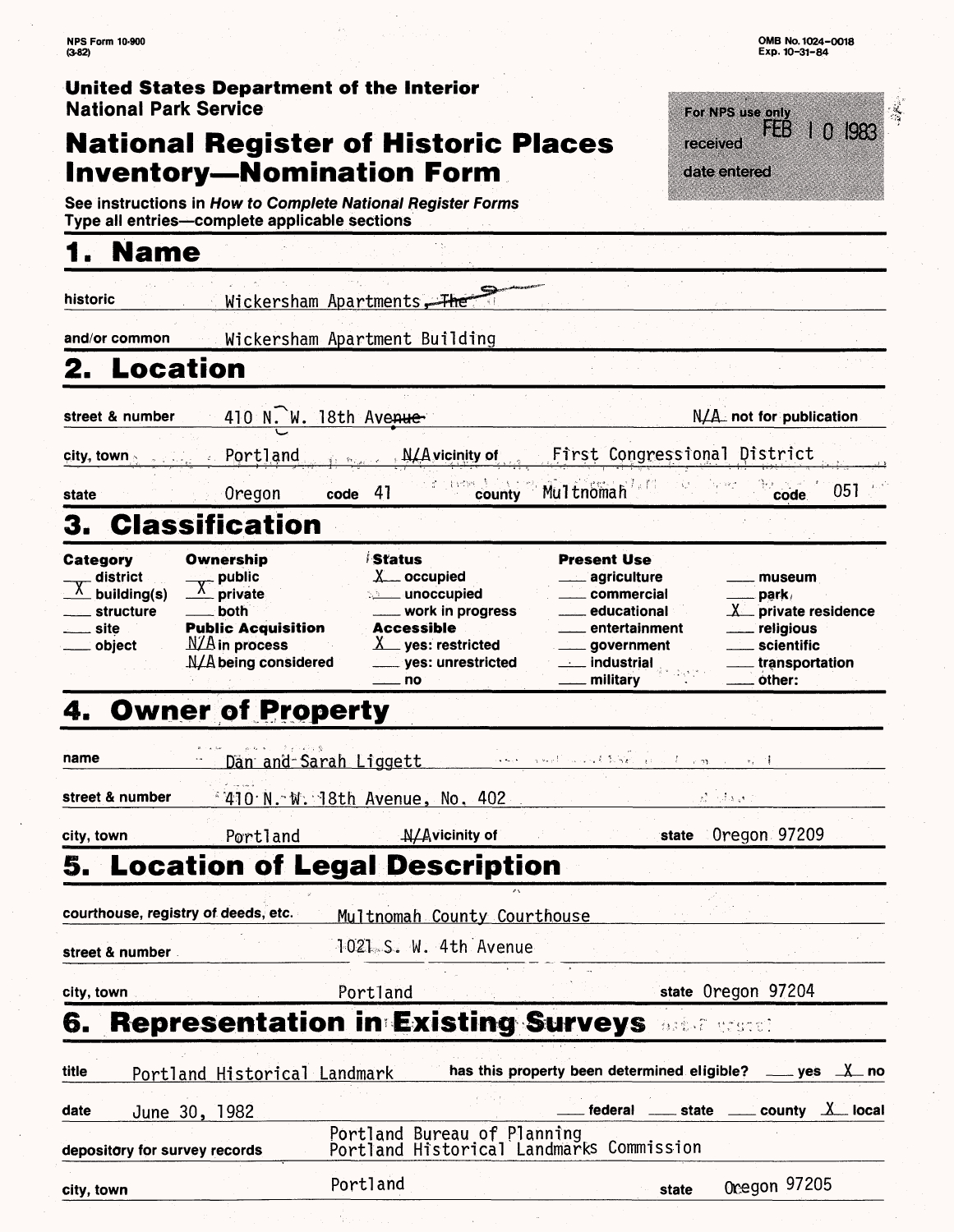## **7. Description**

| <b>Condition</b><br>. excellent | Addressed deteriorated | <b>Check one</b><br><b>∆</b> unaltered | <b>Check one</b><br>$X$ original site |      |  |  |
|---------------------------------|------------------------|----------------------------------------|---------------------------------------|------|--|--|
| <b>X</b> good                   | ruins                  | altered                                | moved                                 | date |  |  |
| fair                            | unexposed              |                                        |                                       |      |  |  |

#### **Describe the present and original (iff known) physical appearance**

The Wickersham Apartments in Portland, Oregon, a five story building of brick masonry construction on a concrete basement, was built and opened for use in 1910. With its red face brick, panels of patterned brick with tile accents, its restrained parapet gables, and its mullioned and oriel windows, it is somewhat in the Jacobethan idiom. Designed by the local firm of Lazarus, Whitehouse and Fouilhoux, it is related in detailing to the firm's concurrent work, Jefferson High School. A more clear-cut, or academic example of the Jacobethan style,a 20th Century period style based on English architecture of the 16th and early 17th Centuries, was Whitehouse and Fouilhoux's University Club, completed in 1913.

The Wickersham Apartment Building occupies a 100 by 100-foot site, Lots 2 and 3 of Block 164 of Couch's Addition, in the fashionable Nob Hill District of Northwest Portland. The district, tentatively under consideration by the City as a conservation district, is presently zoned for commercial and residential use, though single family dwellings and multi-unit apartment buildings predominate. The Wickersham reflects the beginning of a surge in real property development which followed the Lewis and Clark Centennial Exposition of 1905, but it is exceptional among buildings of comparable type in the district because of its early date, state of preservation, and the quality of its construction and brick work detailing. The Tudor Arms, for example, which lies two blocks to the south, at 1811 NW Couch Street, is comparable in type but postdates the Wickersham by six years and is less well-preserved overall. Moreover, the Wickersham's suites are exceptionally spacious. Ten of its 17 units have three bedrooms and encompass 1400 square feet, j Four of the units have two bedrooms. There is one single-bedroom unit in the basement and two generous<br>studio apartments on the ground story on either side of the entrance vestibule. In Northstudio apartments on the ground story on either side of the entrance vestibule. west Portland, apartment buildings normally are comprised of small suites, primarily studio and one-bedroom units. Another noteworthy feature is the soundproofing material which was inserted between floors during construction in 1910 and which is still effective today.

The Wickersham has a U-shaped plan measuring 50 by 96-feet. It is oriented with its main axis north to south, and its principal facade faces west onto NW 18th Avenue. The building extends to the lot lines on the west and south and nearly to the lot line on the north. The rear face contains a central, recessed court and overlooks a yard and garden and small off-street parking area extending to the easterly property line.

The principal, or west facade is formally organized with three bays on either side of the center bay. The two outer bays are equal in width to the wide central bay but are distinguished by glavanized iron oriel windows which rise four stories above segmentalarched tripartite openings in the ground story. Oriel windows are found on the north and south end elevations also. Typical windows are narrow, double-hung windows with four over four lights, arranged in pairs and divided by a mull ion. Lintels and sills are brick.

Detailing of brick work is an exceptional feature of the exterior. The entire wall surface is subdivided into geometric patterns by the handling of mortar joints. Between window bays, panels are stacked vertically and embellished with nubbly, or projecting brick which adds dimension to the various textural effects. Spandrels and frieze panels are decorated with patterned brick and tile accents in which the lozenge is a recurring motif. Above the brick cornice with its brick block modillions, is a parapet with low,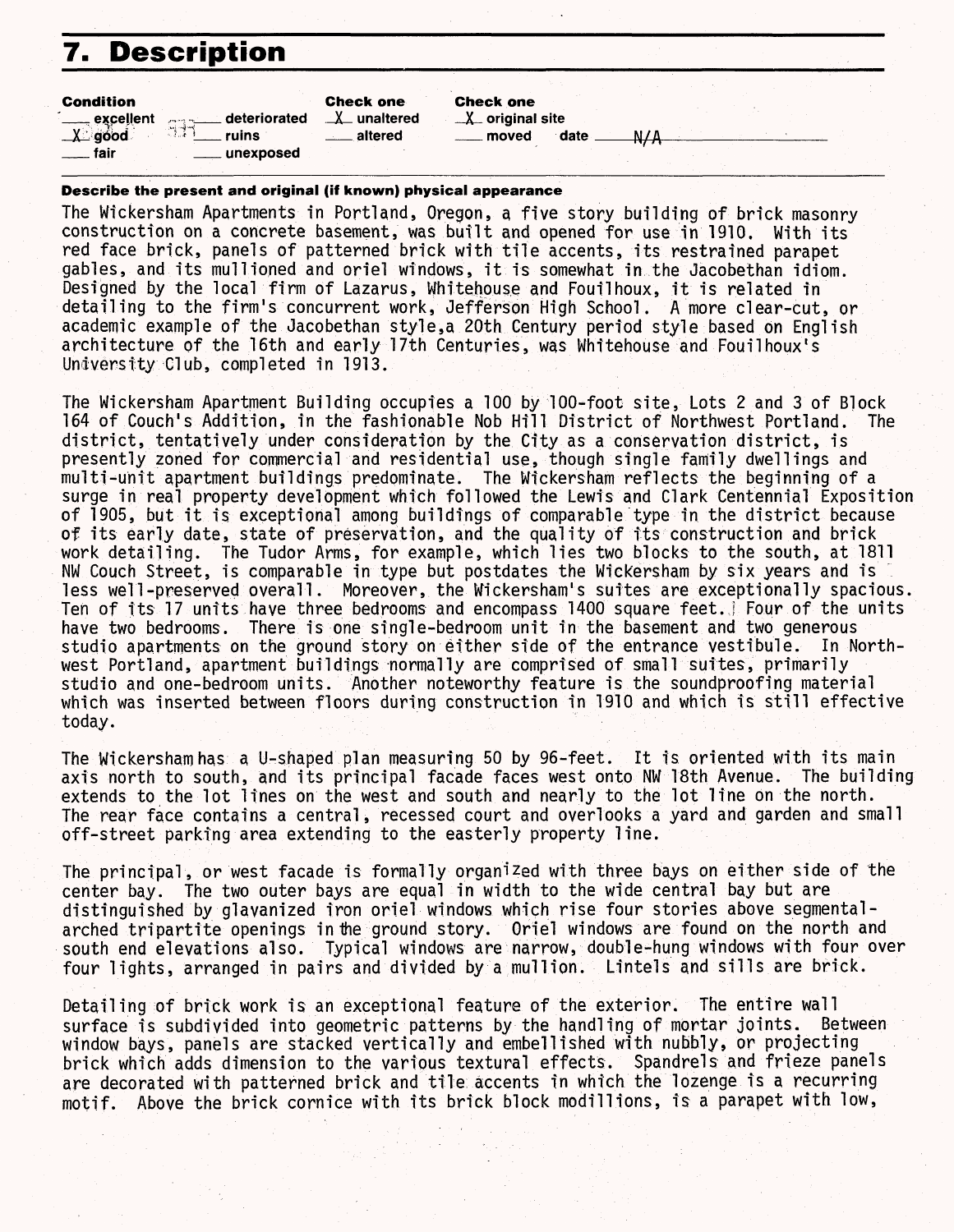### **United States Department of the interior Heritage Conservation and Recreation Service**

## **National** Register of Historic Places **Inventory—Nomination** Form



triangular gables at the outer corners. Similar gables are centered on either end elevation. The entire parapet is finished with patterned brick. Completing the details of the facade are a terra cotta balconet, which trims the window over the central entrance, and a roundarched, lozenge-studded framement of terra cotta carried on console brackets which marks the entrance recess. The double-leaf, multi-paned front door is surrounded by sidelights and a fanlight, the tympanum of which contains stained glass with the Wickersham monogram.

The entrance vestibule leads to a public hall which runs at a right angle, along the main north-south axis. On the east side' of the hall, opposite the entrance vestibule, is an elevator at the core of a stairwell. Apartment suites are arranged, three to a floor, typically, off the main hall and its cross-axial private hallways at either end of the building. The basement contains the heating plant for steam radiators, as well as the one-bedroom apartment unit, and gives access to the rear courtyard. Finish work of the entrance vestibule is characterized by terrazzo flooring with marble borders, plaster ceilings and walls with inset wall and pilaster panels, and picture molding. Natural finish woodwork is found in the entrance vestibule and public hall. Hall walls are papered. Interior design of the apartment suites is based on the Arts and Crafts ideal. Diningrooms of two and three-bedroom suites, for example, are distinguished by beamed ceilings and high, paneled wainscoting with a deep cornice to serve as a plate rail. Oak flooring is used in the apartment suites throughout. Whereas minor changes have occurred over the years in decorations such as wall and floor coverings and paint schemes, the interior is structurally intact, and original fittings and hardware remain in all public spaces and in most of the apartments.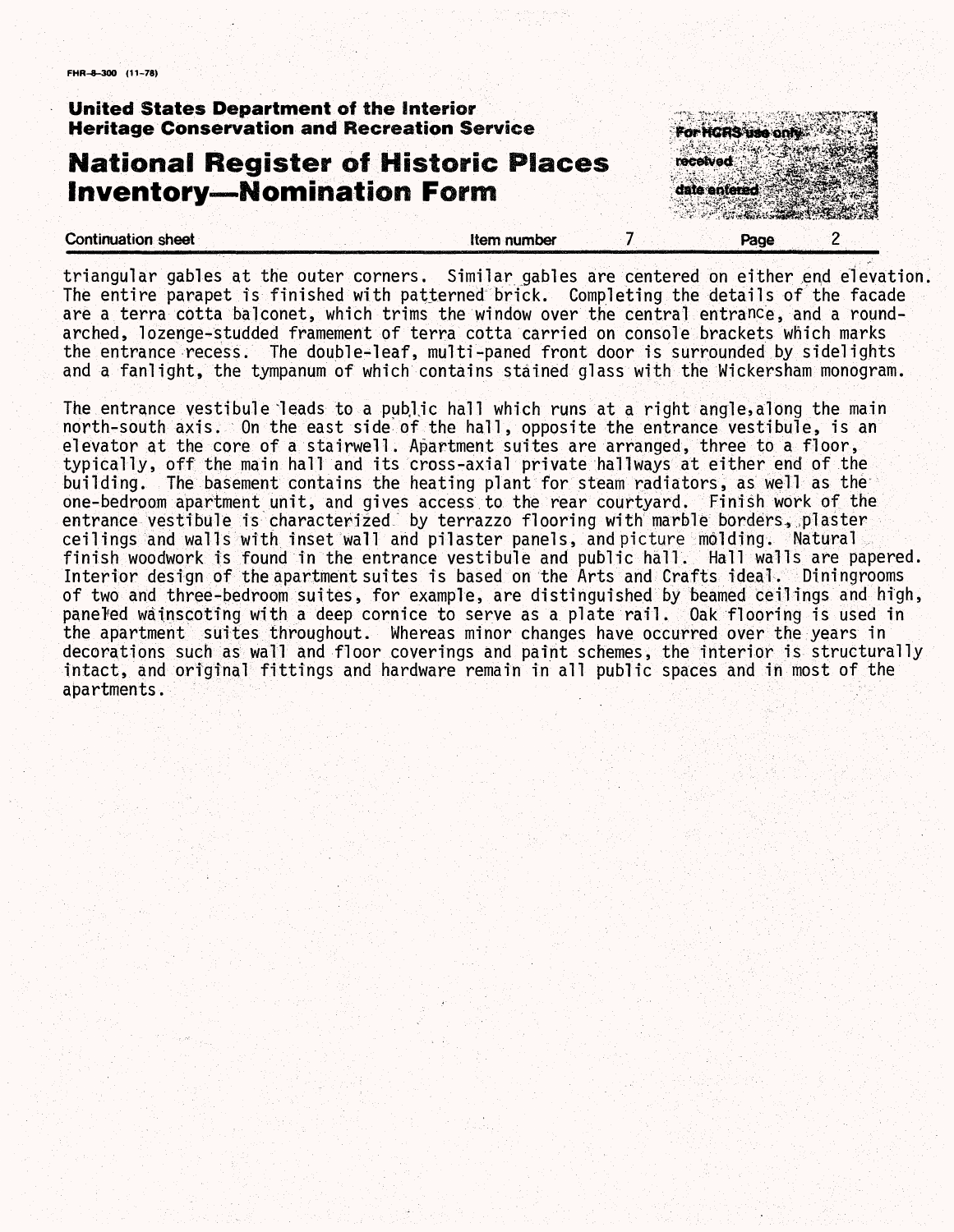## **8. Significance**



#### **Statement of Significance (in one paragraph)**

The Wickersham Apartment Building occupies a quarter of a block at 18th Avenue and Flanders Street in the fashionable Nob Hill District of Northwest Portland. It was designed by Lazarus, Whitehouse and Fouilhoux for Portland businessmen James L. and Lloyd B. Wickersham, father and son. Completed and opened for use in 1910, the Wickersham is a five-story brick mansonry building on concrete basement and has four-story, glavanized iron bay windows on three facades. It is noteworthy among apartment buildings in the district for its early date, solid construction, unaltered state, and, above all , for the detail in exterior brick work. Because it possesses integrity of location,, design, setting, workmanship, and feeling and is significant locally as one of the few well-preserved works of the short-lived firm of Lazarus, Whitehouse and Fouilhoux, the Wickersham Apartment Building meets National Register criterion c. For its association with the prominent businessmen who were its investors, it meets criterion b. In 1982 it was declared a Portland Historical Landmark with support of the Northwest neighborhood association.

Among distinctive qualities of the apartment building is the size of the seventeen suites, the majority of which contain as many as three bedrooms. The suites, as well as the entrance vestibule and hallways, are substantially intact. Stylistically, the Wickersham is somewhat in the idiom of the Jacobethan period style, having red face brick, oriel windows, restrained parapet gables, and multi-paned, mull ioned windows. The height of the idiom was realized by Whitehouse and Fouilhoux in 1913 with the University Club, a fullblown, academic interpretation of the Jacobethan period style. Brick work of the Wickersham has exceptionally intricate detailing, including geometric subdivisions of the wall surface by mortared joint outlining, textured panels of nubbly brick, and accents of tile and patterned brick. The firm of Lazarus, Whitehouse and Fouilhoux, formed in 1909, did not last more than a year, but, after the departure of Edgar M. Lazarus, Morris H. Whitehouse and J. Andre Foutlhoux continued in partnership until the First World War. A concurrent work, of the firm was Jefferson High School in Portland, a typical I-shaped public school building of the period with hip-roofed central and corner pavilions whose red brick facade was distinguished by spandrels and frieze of lozenge-patterned brick work and the liberal use of contrasting creme-white trim of stucco and terra cotta. Each of the principals of the firm pursued careers of individual distinction.

By the mid 1880s, expansion of Portland's commerical area resulted in the development of new residential neighborhoods to the north and west of the central business district, Among the most fashionable were Couch's and King's Additions, laid out on a conventional grid pattern at the base of the West Hills in Northwest Portland. The Lewis and Clark Centennial Exposition of 1905 spurred Portland's growth dramatically. The Wickersham Apartments, a project of local businessmen, was typical of the post-Exposition surge in real estate development and multi-unit housing. Its investors were James L. Wickersham, secretary of the Pacific Coast Biscuit Company, a native of Chester County, Pennsylvania, and his son, Lloyd B. Wickersham, then wice president and chief engineer in Portland of the United Railways Company and the Onegon-Electric Railway Company.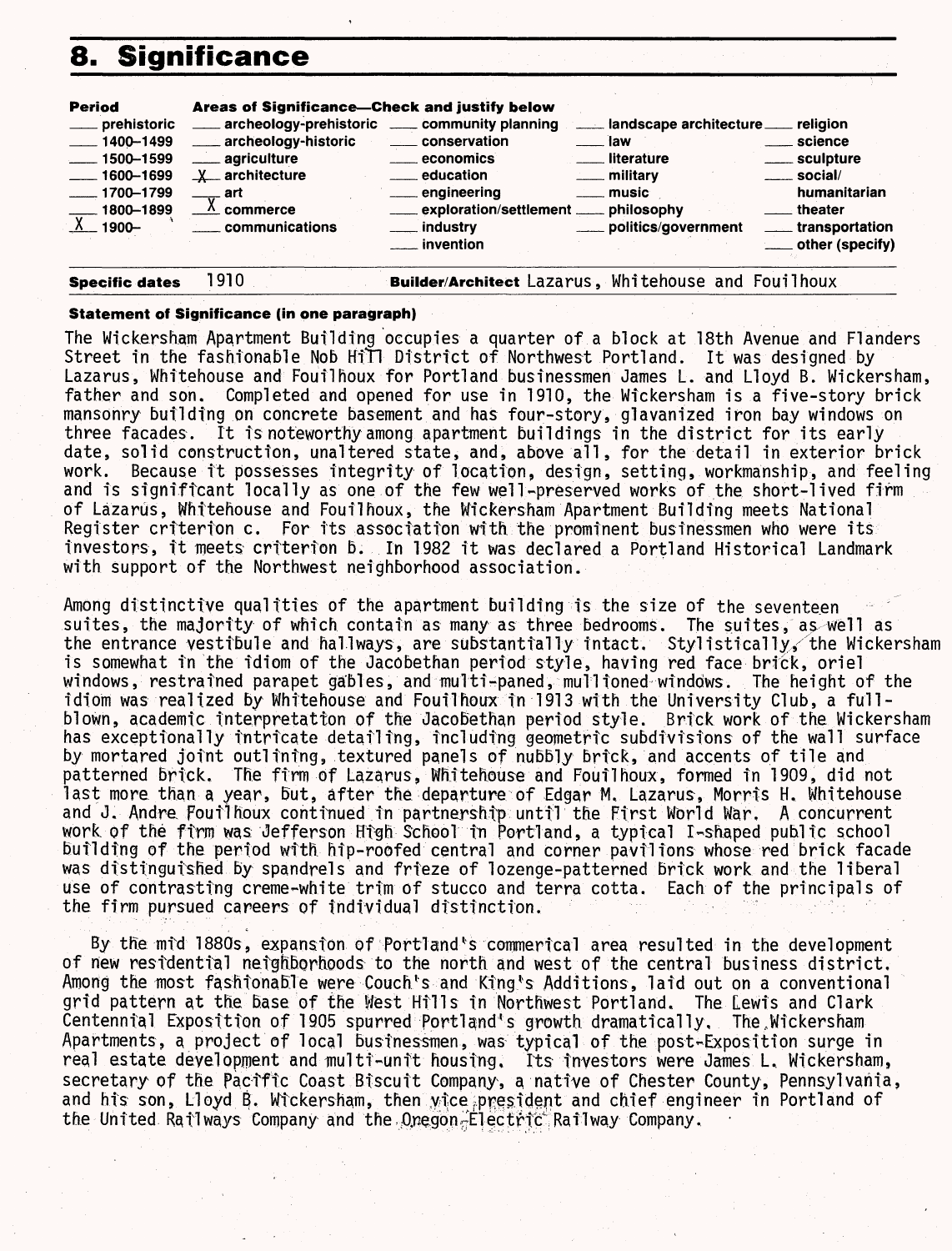# **9. Major Bibliographical References**

See continuation sheet

| 10. Geographical Data                                                                                                                                                                                                                                                                                                               |                                                                          |                                     |                 |                                                                                 |  |
|-------------------------------------------------------------------------------------------------------------------------------------------------------------------------------------------------------------------------------------------------------------------------------------------------------------------------------------|--------------------------------------------------------------------------|-------------------------------------|-----------------|---------------------------------------------------------------------------------|--|
| Acreage of nominated property less than one<br>Quadrangle name Portland, Oregon-Washington<br><b>UTM References</b>                                                                                                                                                                                                                 |                                                                          |                                     |                 | 1:24000<br><b>Quadrangle scale</b>                                              |  |
| 5 2 4 3 8 0 <br><b>Easting</b><br>Zone                                                                                                                                                                                                                                                                                              | 5 0 4 1 2 2 0 <br><b>Northing</b>                                        | в                                   | Easting<br>Zone | <b>Northing</b>                                                                 |  |
| С<br>Е<br>G                                                                                                                                                                                                                                                                                                                         |                                                                          | Č.<br>D<br>F<br>н                   |                 |                                                                                 |  |
| Verbal boundary description and justification<br>The Wichersham Apartment Building occupies Lots 2 and 3 of Block 164 in Couch's Addition<br>to the City of Portland, Multnomah County, Oregon.                                                                                                                                     |                                                                          |                                     |                 |                                                                                 |  |
| List all states and counties for properties overlapping state or county boundaries                                                                                                                                                                                                                                                  |                                                                          |                                     |                 |                                                                                 |  |
| state<br>N/A                                                                                                                                                                                                                                                                                                                        | code                                                                     | county                              | N/A             | code                                                                            |  |
| N/A<br>state                                                                                                                                                                                                                                                                                                                        | code                                                                     | county                              | N/A             | code                                                                            |  |
|                                                                                                                                                                                                                                                                                                                                     | <b>Form Prepared By</b>                                                  |                                     |                 |                                                                                 |  |
| Sarah Liggett<br>name/title<br>N /A                                                                                                                                                                                                                                                                                                 |                                                                          |                                     |                 |                                                                                 |  |
| organization                                                                                                                                                                                                                                                                                                                        |                                                                          |                                     | date            | September 1, 1982                                                               |  |
| street & number 410 N. W. 18th Avenue, No. 402                                                                                                                                                                                                                                                                                      |                                                                          |                                     | telephone       | $(503)$ 241-2562                                                                |  |
| city or town<br>Portland                                                                                                                                                                                                                                                                                                            |                                                                          |                                     |                 | $\sigma_{\rm{max}}$ $\sigma_{\rm{max}}$ state $\sigma_{\rm{max}}$ Oregon, 97209 |  |
|                                                                                                                                                                                                                                                                                                                                     |                                                                          |                                     |                 | <b>State Historic Preservation Officer Certification</b>                        |  |
| The evaluated significance of this property within the state is:                                                                                                                                                                                                                                                                    |                                                                          |                                     |                 |                                                                                 |  |
| ngional                                                                                                                                                                                                                                                                                                                             | state                                                                    | $X$ local                           |                 |                                                                                 |  |
| As the designated State Historic Preservation Officer for the National Historic Preservation Act of 1966 (Public Law 89-<br>665), I hereby nominate this property for inclusion in the National Register and certify that it has been evaluated<br>according to the criteria and procedures set forth by the National Park Service. |                                                                          |                                     |                 |                                                                                 |  |
| State Historic Preservation Officer signature                                                                                                                                                                                                                                                                                       |                                                                          |                                     |                 |                                                                                 |  |
| title                                                                                                                                                                                                                                                                                                                               | State Historic Preservation Officer                                      |                                     |                 | date February 1, 1983                                                           |  |
| For NPS use only<br><b>Keeper of the National Register</b>                                                                                                                                                                                                                                                                          | I hereby certify that this property is included in the National Register | Entered in the<br>National Register |                 | date                                                                            |  |
| <b>Attest:</b><br><b>Chief of Registration</b>                                                                                                                                                                                                                                                                                      |                                                                          |                                     |                 | date                                                                            |  |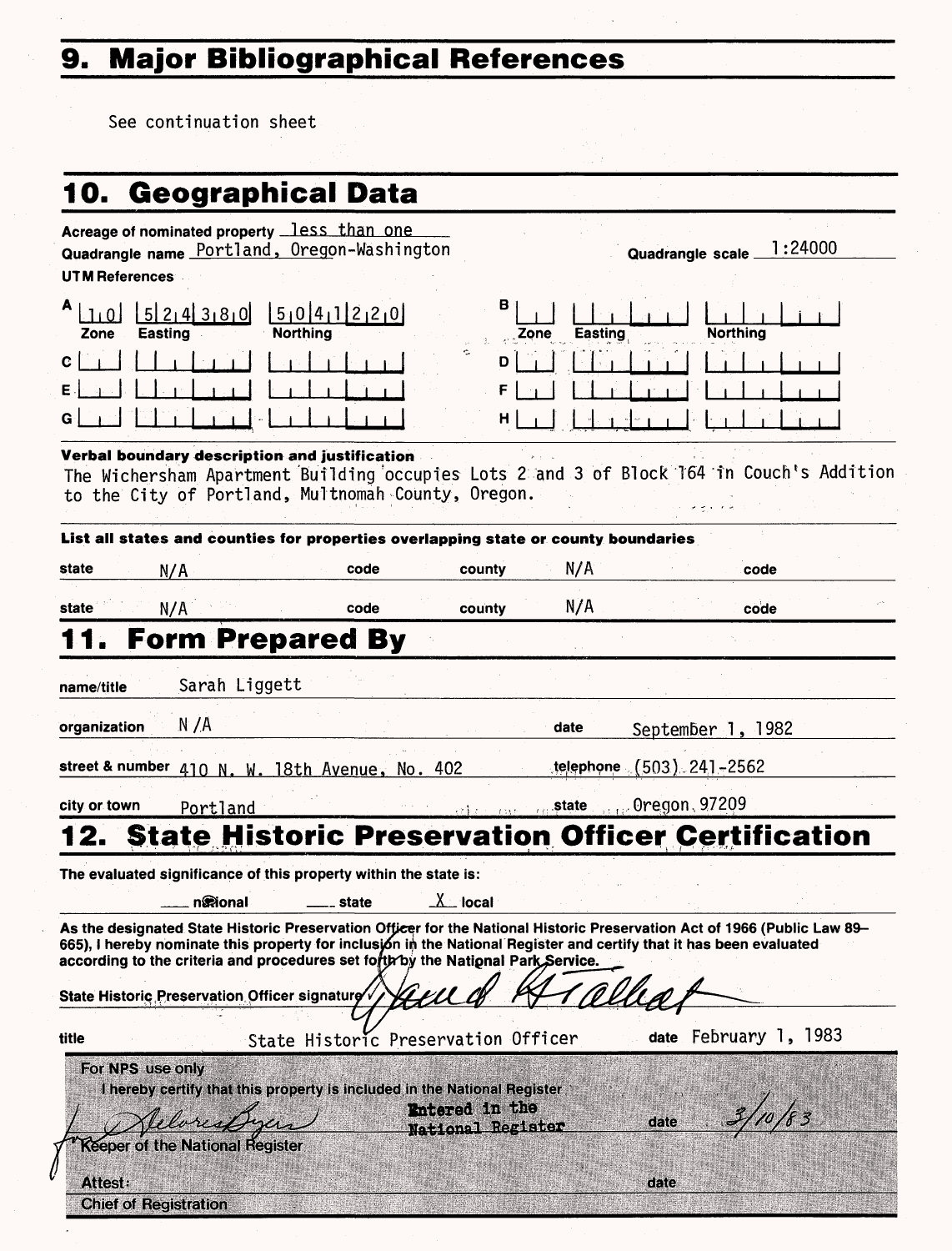### **United States Department of the interior ( Heritage Conservation and Recreation Service :**

## **National Register of Historic Places Inventory — Nomination Form**

**Continuation sheet 200 and 200 and 200 and 200 and 200 and 200 and 200 and 200 and 200 and 200 and 200 and 200 and 200 and 200 and 200 and 200 and 200 and 200 and 200 and 200 and 200 and 200 and 200 and 200 and 200 and 20** 



It was Lloyd Wickersham who specialized in property investment. He acquired holdings in the railhead port of Tacoma, Washington as well as Portland. In his youth, the younger Wiekersham came to Oregon with his father and mother, whose family was identified with railroad interests in Pennsylvania. Annie Brandt Wickersham's father and brother came to Oregon as superintendent and master mechanic, respectively, of the Oregon and California Railroad, When the Wickershams came to Oregon in 1881 or 1882, James L. Wiekersham was employed as accountant in the secretary's office of the Oregon and California Railroad Company for six years, during which time the line was transferred to the Southern Pacific Railroad Company. In 1890 the elder Wickerhsam entered the employ of the Portland Cracker Company, and in 1 902, became secretary of the company , which was reorganzied as the Pacific Coast Biscuit Company.

Lloyd B. Wiekersham was educated in Portland public schools and at Stanford University in Palo Alto, California, where he was graduated with a bachelor of arts degree in 1900 and completed the course in electrical engineering. He realized a brilliant career as engineer for a succession of campanies and syndicates including General Electric Company, Washburn Moen Company, Portland Alaska syndicate, and American Gold Fields Company, culminating with United Railways Company, of which he became general manager and director. It was reported by historian Joseph Gaston in 1912 that, as a member of the United Railways syndicate of seven, Wickerhsam held a ninth interest in the company's stock before selling to Northern Pacific and Great Northern magnate James Jerome Hill in 1909. Wiekersham ' invested his capital judiciously in property such as the Wiekersham Apartments.

Edgar M. Lazarus (1868-1939), a native of Baltimore, Maryland, came to Portland about 1892 and maintained an extensive practice until the end of the First World War. Under James Knox Taylor, Supervising Architect of the Treasury, he was local supervising architect of the United States Custom House in Portland, 1898-1900. In addition to numerous Portland residences, Lazarus designed Ahavai Shalom Synagogue, 1904, and the Agricultural Palace of the Lewis and Clark Centennial Exposition, 1905, neither of which is standing. He was the architect of the Clatsop County Courthouse in Astoria, 1904-1907. His latest and bestknown work is Vista House at Crown Point on the Columbia River Highway. The observation building and comfort station was constructed between 1916 and 1918 and shows some influence of the Jugenstii, or early modern architecture of Germany. Vista House is characterized by an octagonal ground plan, a generally non-historic design, and by bold, tripartite openings with segmental arch heads. On a smaller scale, similar windows were used on the ground story of the Wiekersham Apartments, under the oriel windows. Active in the local chapter of the American Institute of Architects, Lazarus was the first Oregon architect to be elected to the Institute's College of Fellows.

Morris H, Whitehouse (1878-1944), a native and life-long citizen of Portland-began his architectural training in local offices. At age 20 he entered MIT, where he remained for post-graduate work. In 1908, after eighteen months of travel abroad, he opened an office in Portland in association with Bruce Honeyman. A year later he formed a partnership with Edgar Lazarus and Jacques Andre Fouilhoux. Lazarus subsequently left, and the firm remained Whitehouse and Fouilhoux until 1917, when Whitehouse began practicing alone. Glenn Stanton, Earl Newberry and Walter Church were all at one time associated with Whitehouse. In 1936 the firm name was changed to Whitehouse & Church. Whitehouse and Church were associate architects of the Oregon State Capitol in Salem, designed by Francis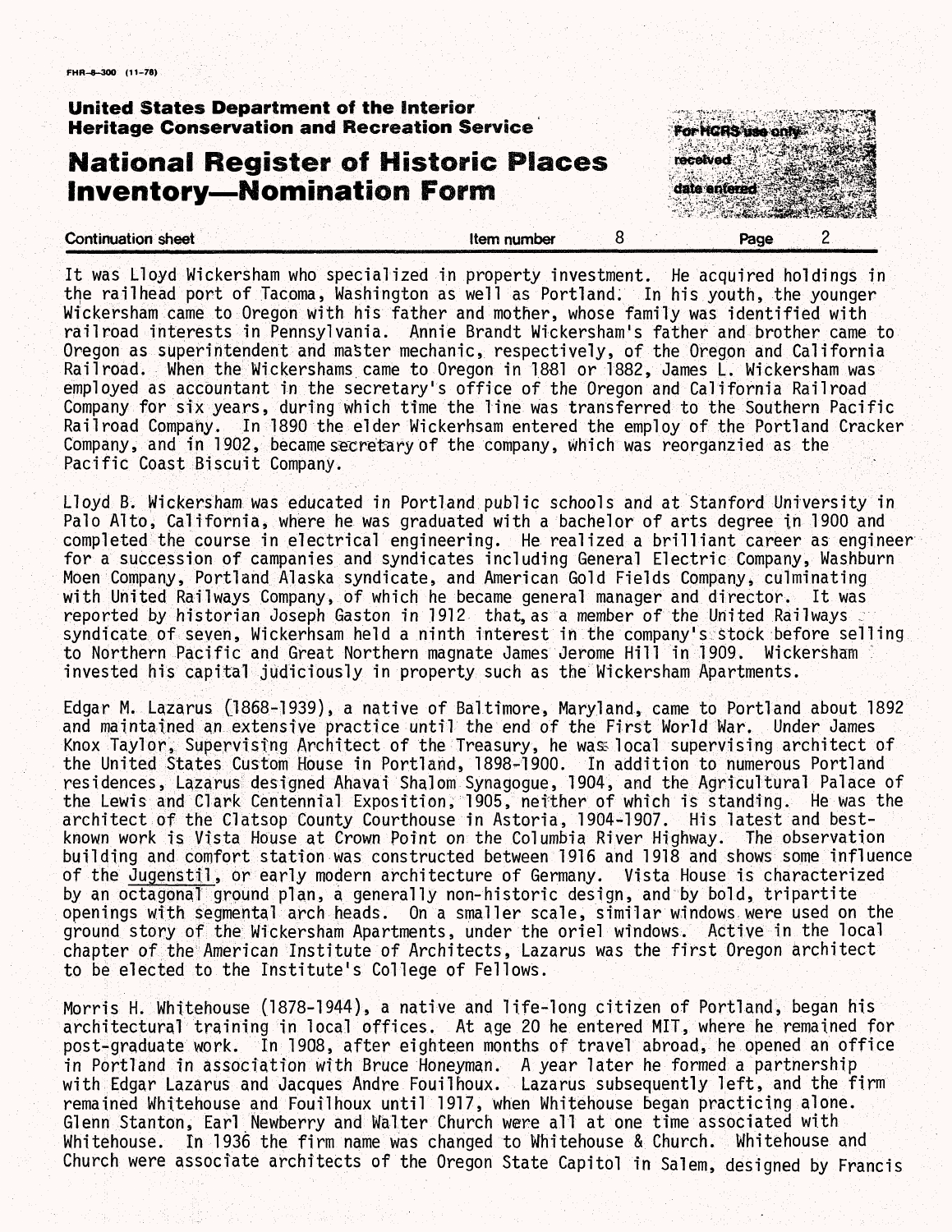### **United States Department of the interior Heritage Conservation and Recreation Service**

## **National Register of Historic Places Inventory—Nomination Form**



Keally of New York in association with Trowbridge and Livings-ton and completed in 1938. Whitehouse, participating in the ceremony of laying the corner stone in 1936, recalled .that his father helped lay the corner stone of the old capitol building of 1873-1876. Whitehouse and his partners and associates produced numerous churches, clubhouses and public buildings in Portland, the most important of which was the United State Courthouse (new), 1930-1933.

Jacques Andre Fouilhoux (1879-1945), a native of Paris, was educated at Sorbonne and at the Ecole Centraledes Arts et Manufactures. He came to the United States in 1904 and worked for Albert Kahn in Detroit. In 1905 he moved to Portland where he practiced with Morris H, Whitehouse until 1917. After World War I (during which he received the French Legion of Honor) he practiced in New York. He joined Raymond Hood in 1921 just prior to the Chicago Tribune competition. In 1927 the firm name was changed to Hood, Godley & Fouilhoux, and in 1931 to Hood & Fouilhoux. At the time of his death, Fouilhoux was a member of the firm of Harrison, Fouilhoux & Abramovitz,